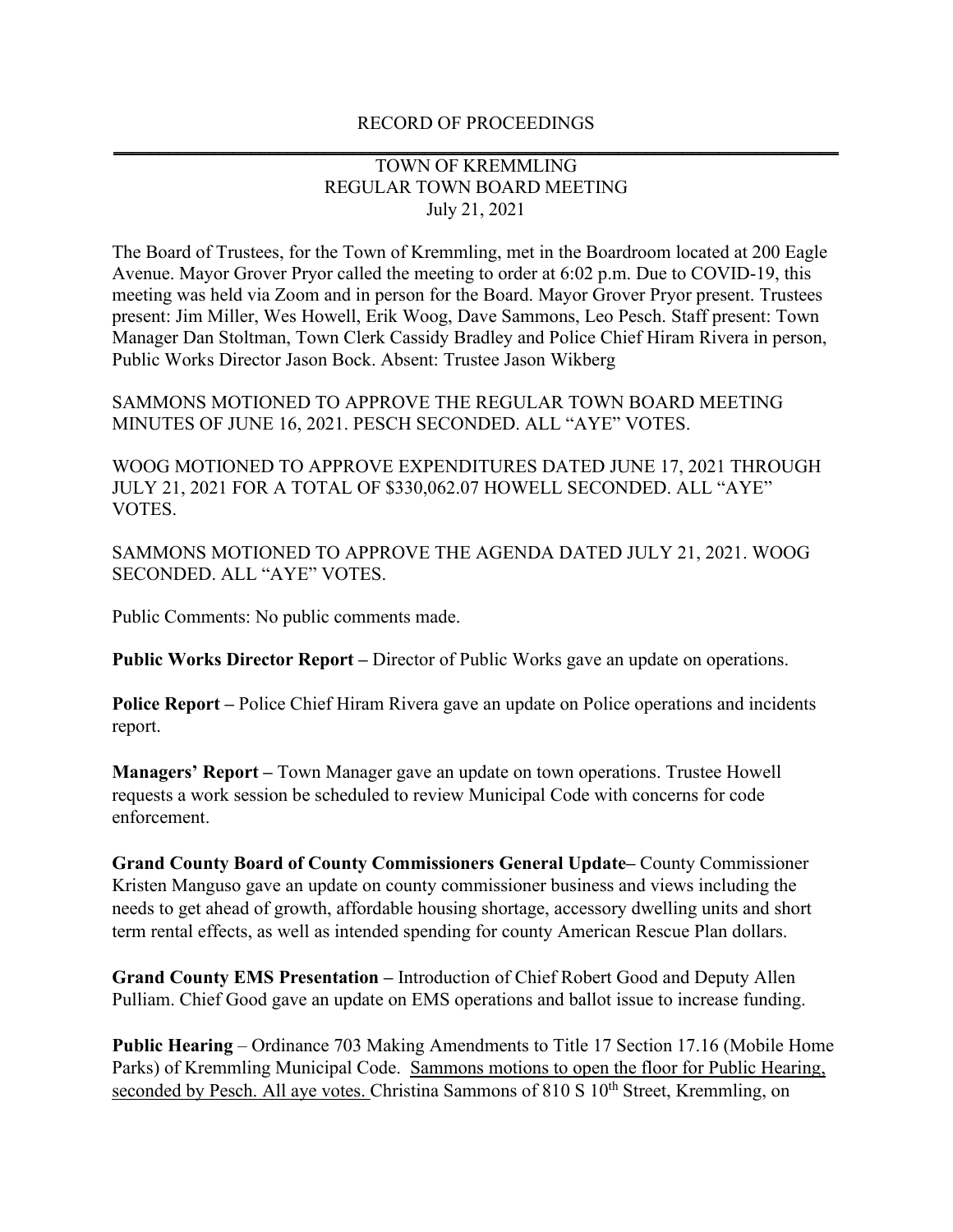behalf of the public cautions that the town is missing the mark with this ordinance. Clarification is needed between "Mobile Home" versus "Mobile Home Park" as well as how a "Recreational Vehicle" or "Tiny Home" may apply and self contained versus non-self contained. C. Sammons suggests reviewing total ordinance and forming a committee comprised of Mobile Home Park Owners. No further public comment was made. Woog motions to close the floor for Public Hearing, seconded by Howell. All aye votes.

**Discussion and Action** – Making Amendments to Title 17 Section 17.16 (Mobile Home Parks) of the Kremmling Municipal Code – Discussion following the Public Hearing on the same: Board likes the idea of forming a committee of Mobile Home Park Owners to review Mobile Home Park Code. Woog suggests that Mobile Home Code be left majority in tact but an addendum made to account for "Tiny Homes" and other varieties not mentioned.Woog also suggests striking of the setback from the Mobile Home Code regarding replacement of Mobile Homes to be at the town managers discretion on a case by case basis. Staff instructed to facilitate the forming of aforementioned committee with later review of entire Mobile home code. No further discussion took place. No action taken at this time.

**Discussion and Action** – Discussion on Updating Keeping of Chickens in Title 6 of Kremmling Municipal Code – Board allows public comment from Mike Velasquez of 1114 Central Ave Kremmling who states he has a total of nearly 40 chickens on his property that are not a nuisance to anyone. Board discussion follows to include: Location – should be discretionary to all zones upon town approval of permit. Number of fowl permitted – continue with the current limit of 6 per property. Chicken coop standards – adhere to staff recommendations for minimum square footage and setbacks. Process – All permit applications must include notification of neighbors by certified letter, and will be approved by town staff. Should an application be denied and appeal maybe made to the Town Board at the next available board meeting. Permit fee – One time fee of \$50, with reapplication required if revoked due to non-compliance. Site Plan – must be submitted with application. Location on property is at town staff discretion based on aesthetics. Back or side yards preferred where feasible. Permit Revocation – permit is revokable due to noncompliance or complaint. Chicken Run – containment fencing is required, no chickens at large. No sale of eggs shall be permitted. Existing fowl owners have until January 1, 2022 to comply and apply for permit. Permit fees prior to January 1, 2022 will be waived. No further discussion took place. No action taken at this time.

**Discussion and Action** – Request to Commission a Salary Study – Town Manager Stoltman requests the board allow him to Commission a Salary Study. Woog motions to approve, Howell seconds. All aye votes.

**Alcohol Licensing Matters-** Los Amigos Inc Renewal – Town Manager and Chief of Police Rivera had no issues with the applicant. A motion was made by Sammons to approve, seconded by Pesch. Motion passed unanimously.

**Alcohol Licensing Matters-** Kremmling Area Chamber of Commerce Special Event License – Town Manager and Chief of Police Rivera had no issues with the applicant. Date included